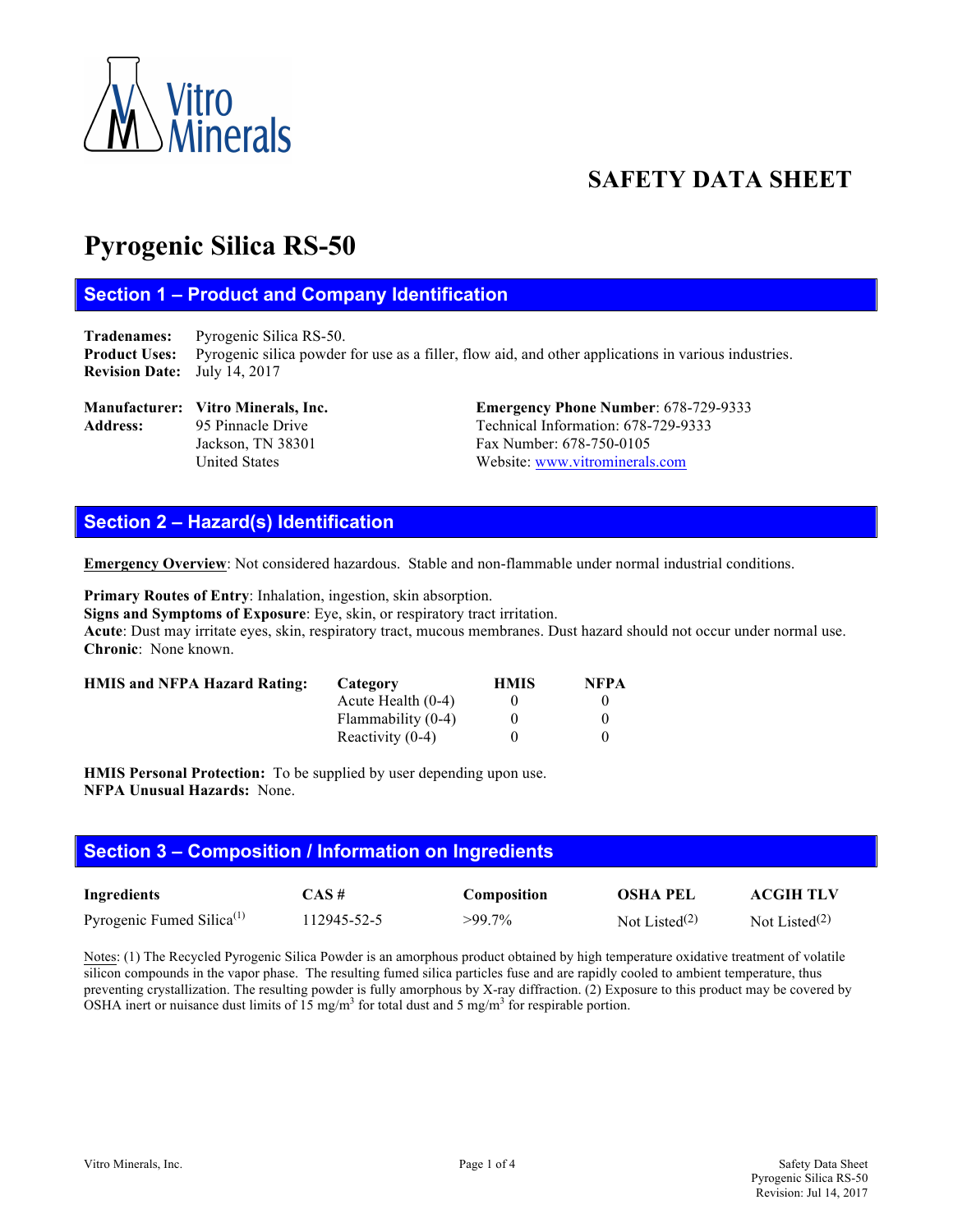#### **Section 4 – First-Aid Measures**

**Medical Conditions Generally Aggravated by Exposure**: May aggravate existing pulmonary condition if high dust situation is created. Dusting conditions should not occur under normal use.

**Eye Contact**: Immediately flush eyes with water to remove dust particles. If irritation develops, seek medical attention. **Skin Contact:** Wash skin with soap and water. If irritation develops, seek medical attention.

**Inhalation**: Immediately remove affected person to fresh air. If irritation develops, seek medical attention. **Ingestion**: Rinse mouth out with water. Induce vomiting if significant quantities ingested. Seek medical attention.

#### **Section 5 – Fire-Fighting Measures**

**Fire and Explosion Hazard Overview**: This material is considered non-flammable and non-combustible.

**Auto-Ignition Temperature**: N/A **Flash Point and Method Used**: N/A **LEL/UEL**: N/A **Unusual Fire and Explosion Hazards**: None **Special Fire Fighting Procedures**: No special procedures required. **Extinguisher Media**: No special media required.

 $N/A = Not$  Applicable

## **Section 6 – Accidental Release Measures**

**Steps to be Taken if Material is Accidentally Spilled or Released**: Avoid creating airborne dust. Pick up with shovel or mechanical equipment. Wet methods and vacuuming may be used on spills.

# **Section 7 – Handling and Storage**

**Precautions to be Taken**: Keep material dry in storage. No special handling required. Avoid creating airborne dust. Not an electrical conductor.

**Other Precautions and/or Special Hazards**: None

#### **Section 8 – Exposure Controls / Personal Protection**

**Respiratory Protection**: If airborne dust exposure approaches the TLV or PEL (Section 2) use half-mask or full-face airpurifying respirator equipped with NIOSH or MSHA-approved high efficiency filters for protection against pneumoconiosisproducing dust. An airline respirator may be required where dust levels are extremely high.

**Protective Gloves:** Limit contact with skin. Use rubber or cloth gloves as necessary.

**Eye Protection**: Wear goggles or face shield as appropriate. Avoid contact lenses.

**Ventilation to be Used**: Keep dust levels below PEL. Use general and local exhaust ventilation and dust collection systems to keep dust levels within acceptable limits.

**Other Protective Clothing and Equipment**: None normally required. Wear long sleeves and long pants to reduce skin contact. Use work gloves, goggles and face shield as necessary.

**Hygienic Work Practices**: Do not allow dust to get into eyes, to be inhaled, to be swallowed, or remain on skin if irritation occurs. Practice good personal hygiene. Wash or shower after use. Launder clothes as normal.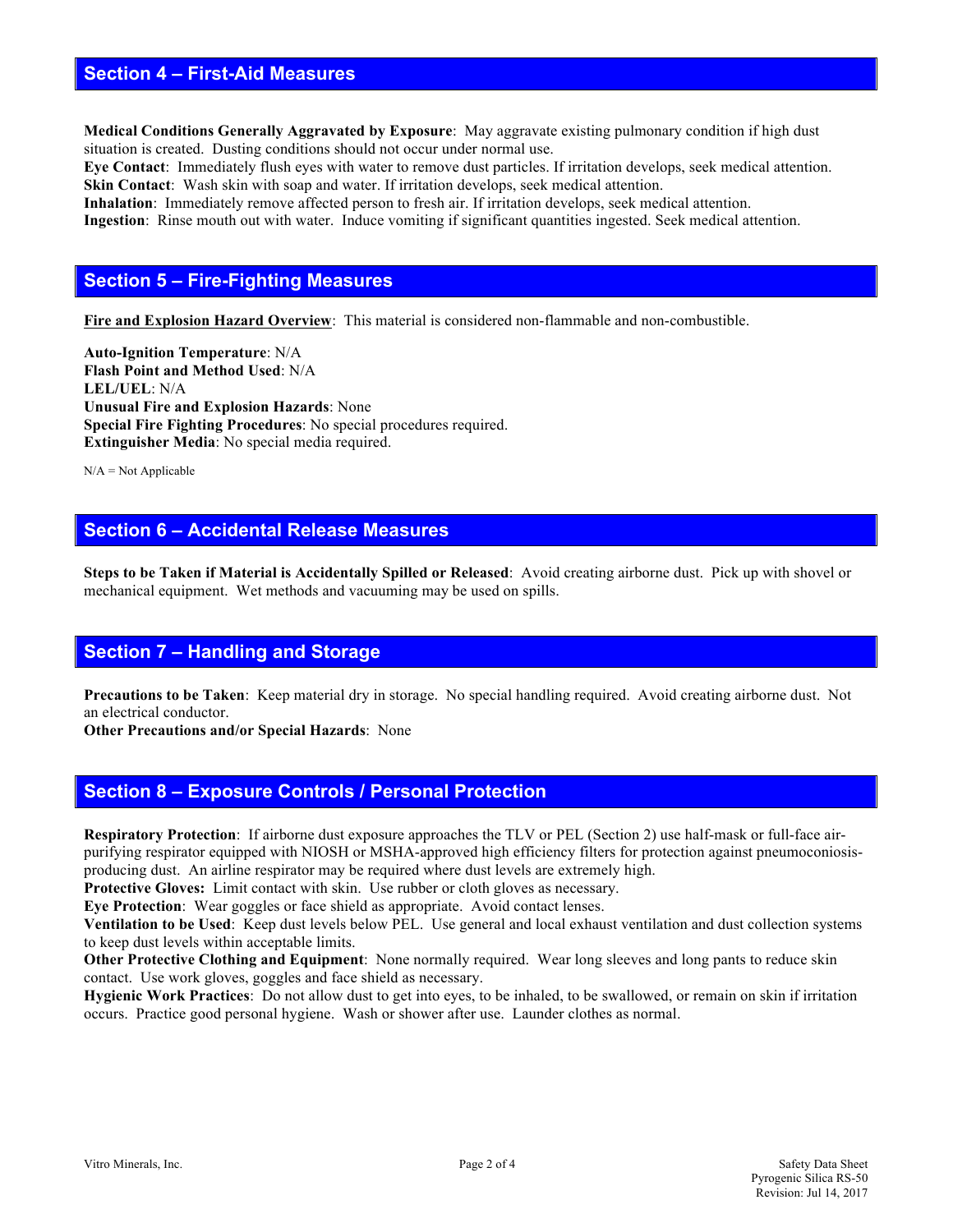# **Section 9 – Physical and Chemical Properties**

| Appearance/odor:                                     | White powder           |  |
|------------------------------------------------------|------------------------|--|
| Upper/lower flammability or explosive limits:        | N/A                    |  |
| Odor:                                                | None                   |  |
| <b>Vapor pressure</b> (mm Hg and Temp):              | N/A                    |  |
| <b>Odor threshold:</b>                               | None                   |  |
| pH:                                                  | 6.0                    |  |
| <b>Specific gravity</b> $(H_2O=1)$ :                 | 2.2                    |  |
| Melting (softening) point:                           | $>1500$ <sup>o</sup> C |  |
| <b>Solubility in water:</b>                          | Insoluble              |  |
| Initial boiling point and boiling range:             | N/A                    |  |
| <b>Flash point:</b>                                  | N/A                    |  |
| <b>Evaporation rate:</b>                             | N/A                    |  |
| <b>Flammability (solid, gas):</b>                    | N/A                    |  |
| <b>Upper/lower flammability or explosive limits:</b> | N/A                    |  |
| Vapor density $(Air = 1)$ :                          | N/A                    |  |
| <b>Partition coefficient:</b>                        | N/A                    |  |
| n-octanol/water:                                     | N/A                    |  |
| <b>Auto-ignition temperature:</b>                    | N/A                    |  |
| <b>Decomposition temperature:</b>                    | $>2000$ °C             |  |
| Viscosity:                                           | N/A                    |  |

 $N/A = Not$  Applicable

# **Section 10 – Stability and Reactivity**

**Stability**: Stable

**Conditions to Avoid**: None known.

**Hazardous Decomposition Products**: Unknown and not suspected.

**Hazardous Polymerization**: Not known to occur.

**Reactivity**:Material is considered inert in polymer and resin systems. Avoid contact with strong acids, alkalis, reducing agents, and oxidizers.

# **Section 11 – Toxicological Information**

**Carcinogenicity:** The following list indicates whether or not the indicated agency has listed the product as a carcinogen: NTP, Not listed; IARC, Not listed; OSHA, Not listed.

**LD50**: Oral (g/kg), Not available; Dermal (g/kg), Not available; Inhalation (ppm, 8hrs), Not available.

#### **Section 12 – Ecological Information**

Considered to be an inert solid waste, and no special precautions should be taken in case it is released or spilled. This product does not contain, nor is manufactured with, Class I or Class II Ozone-Depleting Chemicals (CFCs) identified in the Clean Air Act Amendment, 1990 List of Ozone Depleting Chemicals.